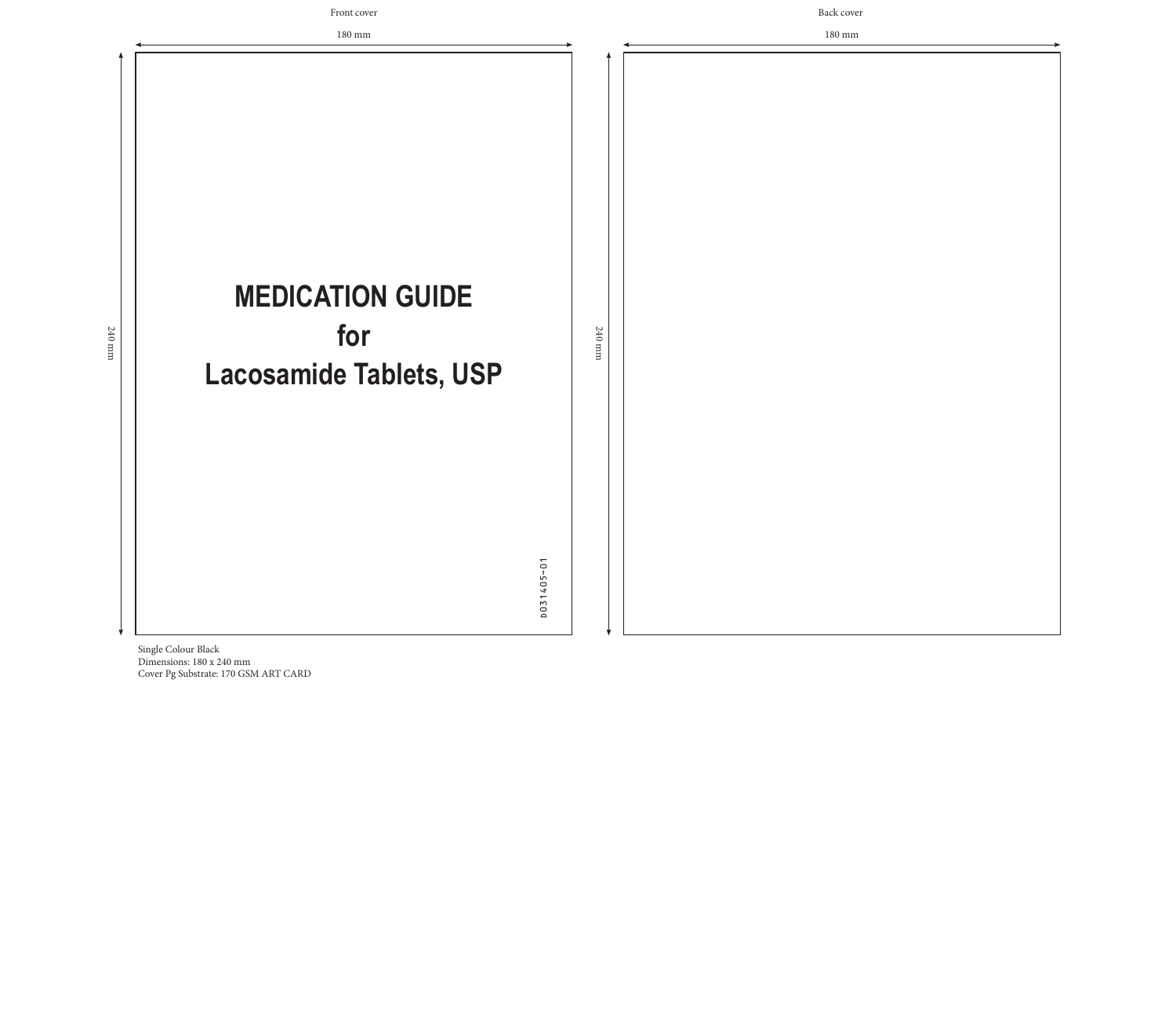#### **Lacosamide (la-KOE-sa-mide)**

### **film coated tablet, for oral use, CV**

| <b>Artwork Information</b> |                                    | <b>Specification for Printed Leaflet</b> |                                       |  |
|----------------------------|------------------------------------|------------------------------------------|---------------------------------------|--|
|                            |                                    | Test                                     | <b>Specification</b>                  |  |
| <b>Brand Name</b>          | NA.                                | <b>Substrate</b>                         | Maplitho Paper                        |  |
| <b>Generic Name</b>        | Lacosamide Tablets, USP            |                                          |                                       |  |
| <b>Open Dimension</b>      | $180 \times 240 \pm 2$ mm          | <b>GSM</b>                               | $60 + 5%$ GSM                         |  |
| <b>Folding Type</b>        | Medication Guide in book form      | Mode of supply                           | Binded Book Consists of 20 no's in ea |  |
|                            |                                    | *Pharma Code                             | <b>NA</b>                             |  |
| <b>Item Code</b>           | D031405-01                         | <b>Font Type</b>                         | Arial Narrow, Arial Narrow bold, OCR- |  |
| <b>Supersede Code</b>      | D031405-00                         | <b>Font Size</b>                         | 10 <sub>pt</sub>                      |  |
| Country                    | <b>USA</b>                         | Developed by                             | Abdul Azeez                           |  |
| <b>Customer</b>            | Breckenridge Pharmaceuticals, Inc. | <b>Reviewed by</b>                       | N. Raghu                              |  |
| <b>Version</b>             | 00                                 | <b>Colours</b>                           | Black                                 |  |
| Date & Time                | 12.03.2022 & 17.52                 |                                          |                                       |  |

240 240 mm  $\,\rm{mm}$ 

ich book  $-B$  10 BT

Perforation lines **NEDICATION GUIDE MEDICATION** GUIDE

# heartbeat or may cause you to faint. In rare cases, cardiac arrest has been reported. Call your healthcare provider right away if you: • have a fast, slow, or

It is not known if lacosamide tablets are safe and effective for partial-onset seizures in children under 1 month of age.

- feel lightheaded
- pounding heartbeat or feel fainted or if you feel like your heart skip a beat • have shortness of breath you are going to faint
- have chest pain
- If you have fainted or feel like you are going to faint you should lay down with your legs raised. 4. Lacosamide tablets are a federally controlled substance
- (CV) because it can be abused or lead to drug dependence. Keep your lacosamide tablets in a safe place, to protect them from theft. Never give your lacosamide tablets to anyone else, because it may harm them. Selling or giving away this medicine is against the law.

#### **What are lacosamide tablets?**

- have or have had depression, mood problems or suicidal thoughts or behavior.
- have heart problems.
- have kidney problems. • have liver problems.
- have abused prescription medicines, street drugs or alcohol in the past.
	- are pregnant or plan to become pregnant. It is not known if lacosamide tablets can harm your unborn baby. Tell your healthcare provider right away if you become pregnant while taking lacosamide tablets. You and your healthcare provider will decide if you should take lacosamide tablets while you are pregnant.
	- $\circ$  If you become pregnant while taking lacosamide tablets, talk to your healthcare provider about registering with the North American Antiepileptic Drug Pregnancy Registry. You can enroll in this registry by calling 1-888-233-2334. The purpose of this registry is to collect information about
- the safety of antiepileptic medicine during pregnancy. • are breastfeeding or plan to breastfeed. It is not known if lacosamide passes into your breast milk or if it can harm your baby. Talk to your healthcare provider about the best way to feed your baby if you take lacosamide tablets.

# **CONSIDERED ASSESSED ASSESSED ASSESSED ASSESSED AND REPORT OF A LABORATORIES PRIVATE LIMITED ASSESSED ASSESSED AND PACKAGING DEVELOPMENT**

**Lacosamide tablets** are a prescription medicine used: • to treat partial-onset seizures in people 4 years of age and older.

Read this Medication Guide before you start taking lacosamide 3. Lacosamide tablets may cause you to have an irregular tablets and each time you get a refill. There may be new information. This Medication Guide describes important safety information about lacosamide tablets. This information does not take the place of talking to your healthcare provider about your medical condition or treatment.

> **What should I tell my healthcare provider before taking lacosamide tablets?**

> **Before you take lacosamide tablets, tell your healthcare provider about all of your medical conditions, including if you:**

- Pay attention to any changes, especially sudden changes, in mood, behaviors, thoughts, or feelings. • Keep all follow-up visits with your healthcare provider as
- scheduled. • Call your healthcare provider between visits as needed,
- especially if you are worried about symptoms. • Suicidal thoughts or actions can be caused by things other than medicines. If you have suicidal thoughts or actions, your healthcare provider may check for other
- causes. 2. Lacosamide tablets may cause you to feel dizzy, have double vision, feel sleepy, or have problems with coordination and walking. Do not drive, operate heavy machinery, or do other dangerous activities until you know how lacosamide tablets affect you.

**What is the most important information I should know about lacosamide tablets?**

**Do not stop taking lacosamide tablets without first talking to your healthcare provider.** Stopping lacosamide tablets suddenly can cause serious problems. Stopping seizure medicine suddenly in a patient who has epilepsy can cause seizures that will not stop (status epilepticus).

**Lacosamide tablets can cause serious side effects, including:**

1. **Like other antiepileptic drugs, lacosamide tablets may cause suicidal thoughts or actions in a very small number of people, about 1 in 500.**

**Call a healthcare provider right away if you have any of these symptoms, especially if they are new, worse, or worry you:**

• thoughts about suicide or • trouble sleeping

dying

- (insomnia)
- attempt to commit suicide new or worse irritability
- new or worse depression acting aggressive, being angry, or violent
- new or worse anxiety acting on dangerous
	- impulses • an extreme increase
- feeling agitated or restless in activity and talking (mania)
- panic attacks other unusual changes in behavior or mood

**How can I watch for early symptoms of suicidal thoughts and actions?**